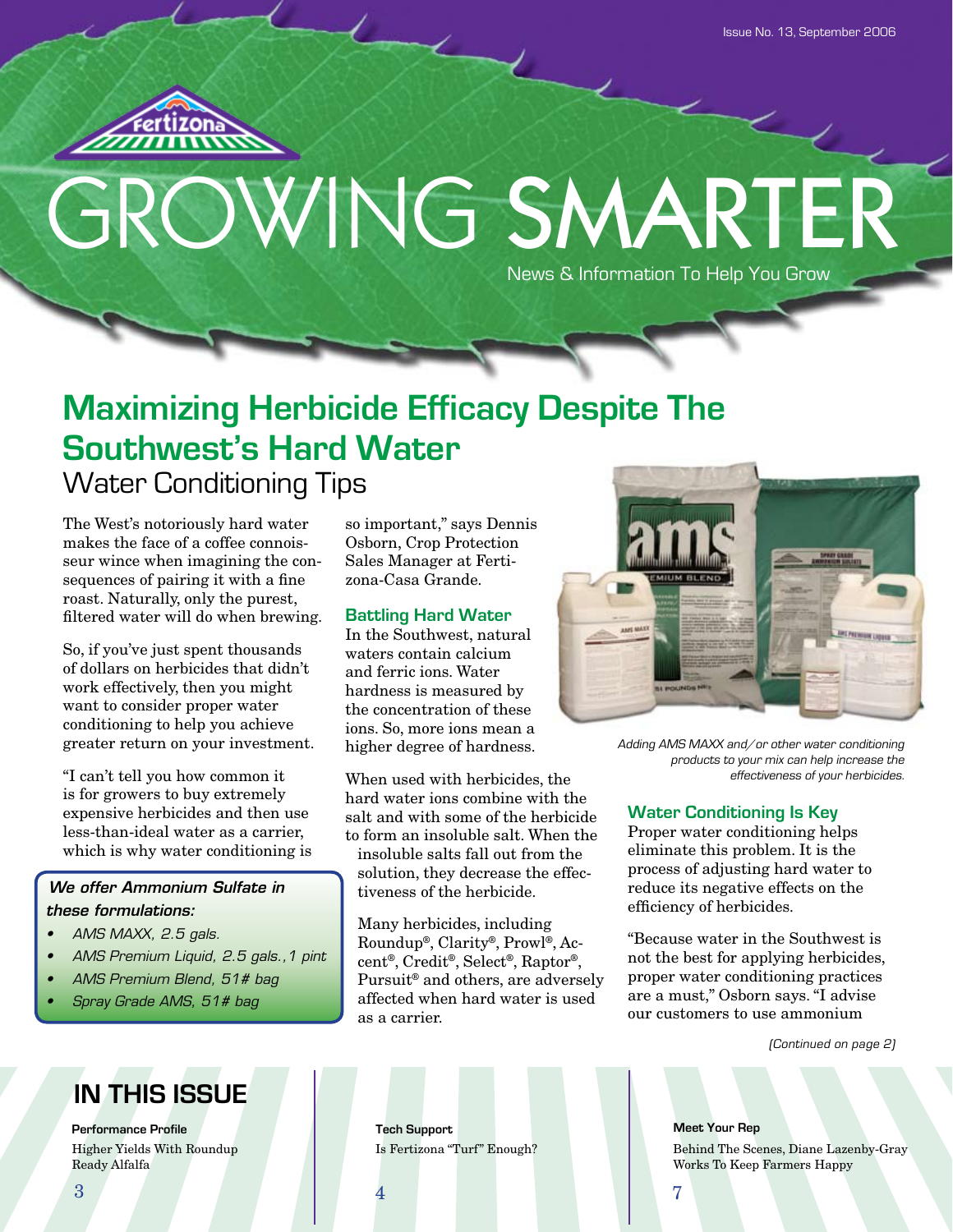# **GROWING SMARTER**

## **COMPTON'S CORNER**

# **Making Our Own Makes It Better For You.**

One way we ensure that we deliver high-quality products to our customers at low prices is by doing our own manufacturing and reacting. A great example of this is 10-34-0, which we manufacture ourselves.

Most suppliers buy their 10-34-0 and resell it to growers, but Fertizona has a portable reactor with a self-contained power source that can manufacture this fundamental fertilizer product on-site—saving the grower on shipping costs.

10-34-0 is manufactured via a reaction between 70 percent super phosphoric acid and 82 percent

anhydrous ammonia. This reaction heats the solution to 650 degrees F. When transferred to the tank, the machine then cools it to 82 degrees. This process makes storage easier and results in a cleaner, better quality product. Being able to oversee our 10-34-0 manufacturing is very important in bringing you the best quality product possible.

Please keep an eye out for the next issue of Growing Smarter. We'll have a more detailed article about our 10-34-0 reaction process and how it benefits Arizona growers.



Fertizona owners Jim Compton Jr. and Jim Compton Sr. with the mobile reactor.

**Jim Compton**

## **Maximizing Herbicide Efficacy**

#### (Continued from page 1)

sulfate to reduce the effect of hard water on herbicides."

"Adding ammonium sulfate will bind with the calcium, allowing the glyphosate molecule to go into the plant or the weed to kill it," says Ken Narramore, an independent pest control advisor in the Buckeye area. "If we don't add ammonium sulfate to hard water, then it's going to tie up the herbicide, which will decrease it's effectiveness."

#### **AMS: An Effective Solution**

Both Compton Ag Services and Fertizona offers several ammonium sulfate products that can successfully increase herbicide efficacy.

"While there are other water conditioning agents available, ammonium sulfate is the best product available for conditioning water," says Narramore. "You will see improved results with AMS."

These products work in two ways:

- The ammonium enhances herbicide uptake on certain weeds and reduces the pH of the water.
- The sulfate ties up salts such as calcium and magnesium to keep it from binding with the herbicide. The result is better herbicide performance.

"When you're mixing, you want to add all of your water to your tank and then add the ammonium sulfate," says Narramore. "Allow the ammonium sulfate or the AMS premium liquid to completely dissolve so that the reaction can take place and the calcium is kept from tying up the herbicide."

Osborn also recommends not using water sources such as irrigation canals or ponds, which generally have high levels of dissolved solids and dirt.

"I suggest using a water source that's free of dirt, grit or other organic matter," Osborn says. "Water sources with a significant amount of soil particles reduce herbicide efficiency and can't be fixed with ammonium sulfate."

#### *AMS Mixing/Application Tips*

- *• Apply 2% AMS by weight or 17 lbs. of dry AMS per 100 gallons of water as a standard application rate.*
- *• Mix AMS into the spray carrier before the herbicide. Consult the label for mixing instructions.*
- *• To enhance herbicide performance, use AMS with nonionic surfactants. Consult the label for mixing instr.*
- *• When spraying pesticides, the pH of the water used should be slightly acidic (pH 4-6).*

2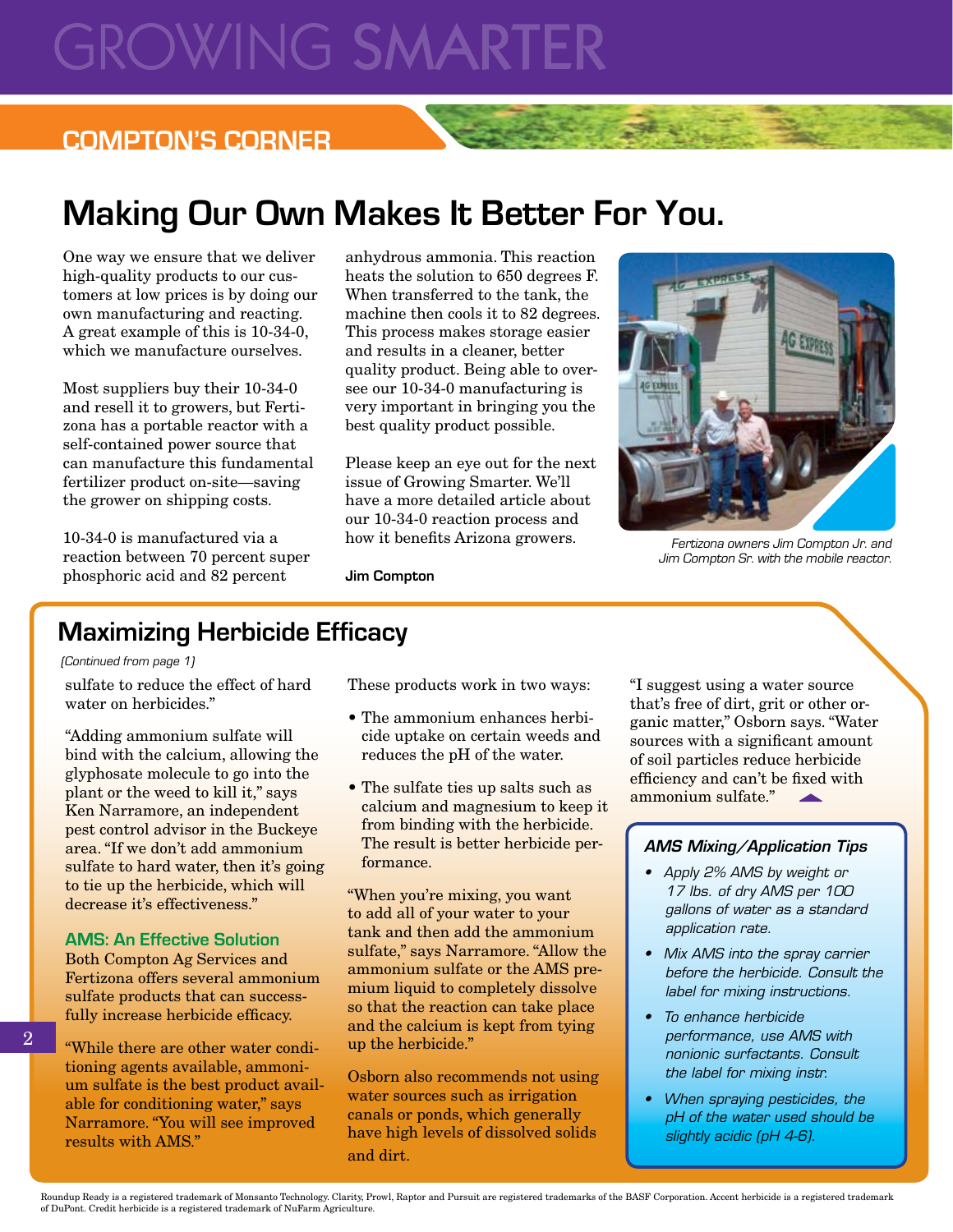## **Performance Profile**

# **Higher Yields With Roundup Ready Alfalfa**

Anything that can maximize a grower's crop is sure to be a hit—which is why we are proud to offer the Roundup Ready® alfalfa varieties.

"This alfalfa seed contains Roundup Ready technology, which can withstand applications of Roundup WeatherMax," explains Gene Kempton, Fertizona's Seed Products Manager. "It thereby gives you a better chance of high yields of quality, weed-free alfalfa."

#### **Switching To Roundup Ready Alfalfa**

Michael Mullion is a grower at Red River Farm, a 4,000-acre farm in Blythe, California. Before using Roundup Ready alfalfa, Mullion says he had problems with injuring his alfalfa whenever he sprayed herbicide over his field.

"In the past, after planting the conventional alfalfa variety and spraying it with a traditional herbicide, we experienced a stunting effect in our alfalfa," says Mullion. "That was why we decided to look at the Roundup Ready alfalfa—so we can apply herbicide over the alfalfa without getting any stunting effects."

#### *Features*

- *• Fewer weeds*
- *• High-quality alfalfa*
- *• Greater alfalfa yield potential*
- *• Crop safety*

Clyde Sharp, owner of Lyreedale Farms in Roll, Arizona, agrees, saying, "It's really difficult to control a field of alfalfa once weeds start



Michael and Bob Mullion of Red River Farms experimented with Roundup Ready alfalfa to avoid stunting effects after over-the-top applications of other various herbicides.

popping up because there's just nothing you can spray without injuring your alfalfa crop. That's one of the reasons we've started using Roundup Ready alfalfa."

#### **Roundup Ready Results**

With proper application, Roundup Ready alfalfa allows growers to clear their fields of weeds with reduced risk of harming the alfalfa. When Mullion applied his first herbicide on Roundup Ready alfalfa, he says he did not get a yield reduction, which he usually gets with conventional alfalfa varieties.

"Since we started using Roundup Ready alfalfa, our alfalfa has been virtually 90 to 95 percent weed-free," says Mullion. "In the past, we've lost yields because we used a stringent weed-control program to control the nutsedge and sprangletop. With the Roundup Ready alfalfa, we're gaining yields because we can apply Roundup herbicide and not injure the crop."

With about 90 percent control of his weeds, Mullion says Roundup Ready alfalfa's biggest benefit is greater weed control. He says that with fewer weeds in the forage, he can now provide higher-quality alfalfa to his customers, especially during the summer months when weeds and grasses run rampant in alfalfa fields.

#### **So Far, So Good**

While Sharp is still experimenting with Roundup Ready alfalfa and has not seen concrete results yet, he is optimistic about what it can do for his operation in the long run.

"Right now, as far as quality and yield, we like what we see," says Sharp. "I anticipate that Roundup Ready alfalfa will save us some labor down the road—that's why we planted it in the first place. I anticipate not having to do a lot of re-seeding like we did on the other varieties."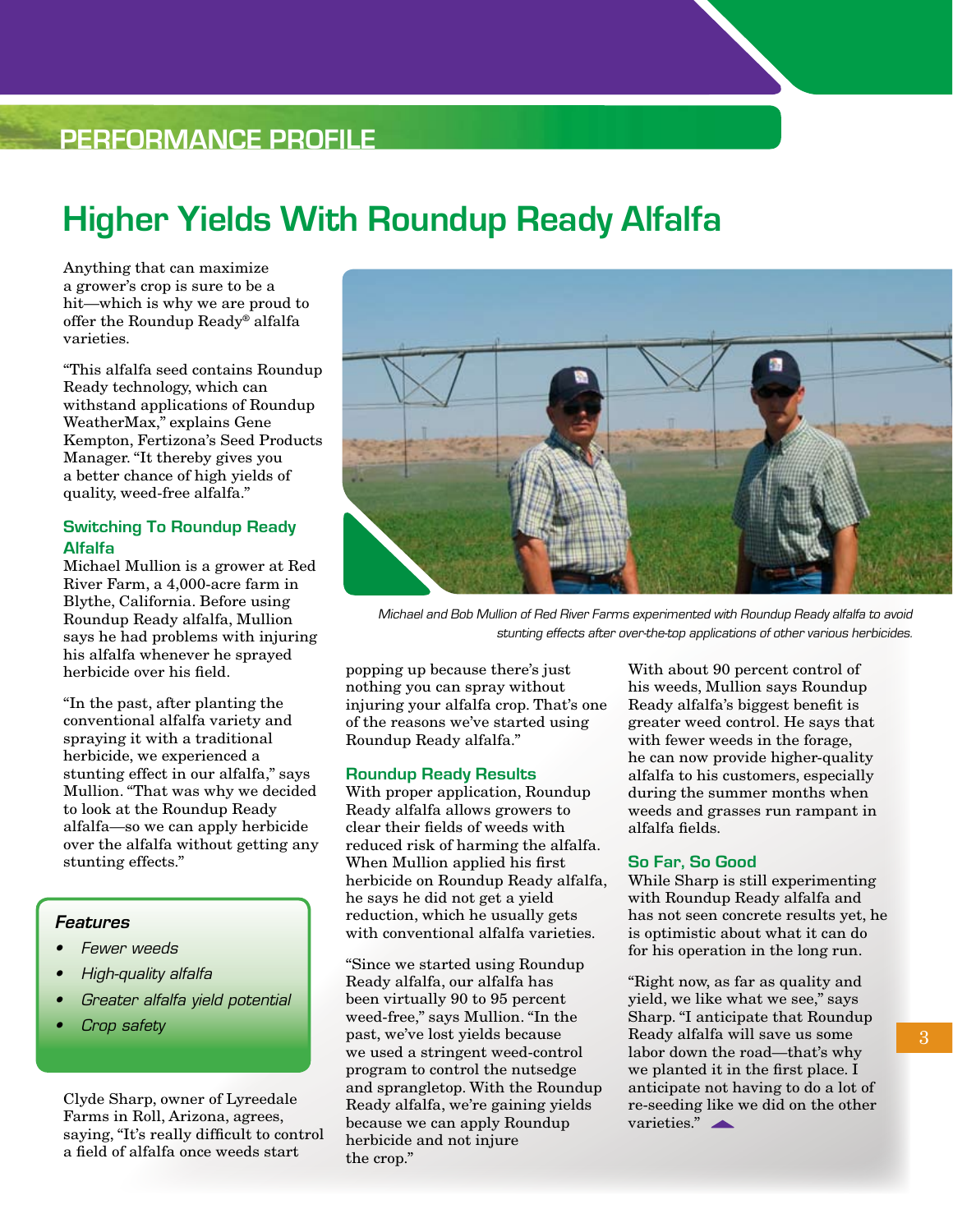# **GROWING SMARTER**

## **PRODUCT SPOTLIGHT**

## **Is Fertizona "Turf" Enough? Getting Ready For Overseeding**



Pasteurized Poultry Manure (PPM), UMAXX, N-Control and pHairway can help turf managers prepare for overseeding this summer.

Summer is coming to a close, and once again turf managers everywhere are getting their Bermudagrass prepped for overseeding.

"August and September are really the focal point for preparing the soil for overseeding," explains Fertizona-Fennemore's Tim Lowry. "Those are the last two months turf managers have to get their Bermudagrass to grow vigorously and healthy before they tear it up and scalp it."

#### **Turf Challenges**

Between August and September, Lowry says water and soil treatment is extremely important to help re-establish the Bermudagrass in preparation for overseeding. For turf managers, the biggest challenge is the lack of Bermudagrass on the fairways or roughs. In some cases, Lowry says

these areas get so bad that turf managers are forced to re-sod them.

So to help keep your turf as healthy and green as possible this time of year, Lowry recommends a number of products.

*August and September are the last two months turf managers have to get their Bermudagrass to grow vigorously and healthy before they tear it up and scalp it.*

#### **Add PPM To Your Program**

Lowry suggests using Pasteurized Poultry Manure or PPM—a very popular product often used between July and September, which helps combat poor-quality turf areas.

"It's an organic chicken fertilizer that helps amend the soil in preparation for going into dormant season," says Lowry. "It builds up the organic compounds in the soil before the Bermudagrass goes dormant."

#### **Controlled-Release UMAXX**

Another product that might also be helpful during this time of year is UMAXX®—a controlled-release stabilized nitrogen. The nitrogen works its way into the soil with watering and grabs on as a positively charged product. It bonds to the soil, which is negatively charged, and sits there until the plant needs nitrogen.

"For 12 weeks, it slowly releases nitrogen into the soil," Lowry says. "It feeds the Bermudagrass and preps it for overseeding."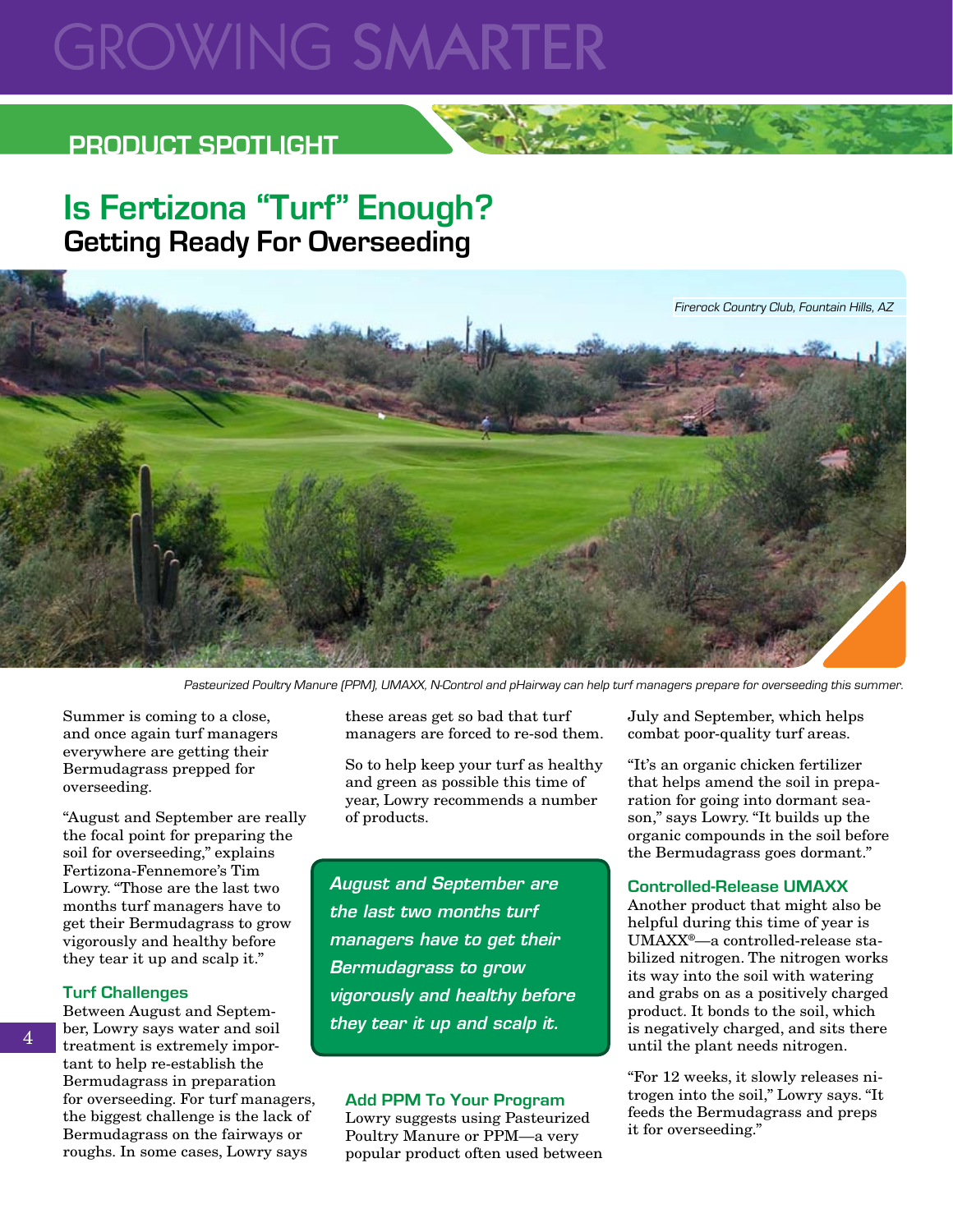#### **N-Control & pHairway Take Control**

N-Control and pHairway® are other highly recommended products between July and September. Similar to UMAXX, N-Control is stabilized nitrogen that gives a controlled release of nitrogen and contains NpHuric acid that treats the soil and water. Another added benefit is that it eliminates problems with volatilization and leaf burn.

*N-Control and pHairway help treat the water and push the salt down deeper into the soil.*

pHairway is an N-pHuric acid that helps treat the water. Its rainwater qualities knock salt particles off the soil and take it down with water that is below the root level, which is good for Bermudagrass.

"Both products help treat the water and push the salt down deeper into the soil," Lowry says. "It helps with the flocculation of the soil and makes the Bermudagrass become healthy and established, which in turn is going to help them with overseeding and the transition to dormant season."

#### **Customized Turf Care Solutions**

Of course, it's important to keep in mind that every golf course will have its own unique set of issues to deal with during these months—and Lowry is making sure he's providing the service turf managers need.

"Every course varies and every superintendent has different issues from time to time," Lowry says. "We customize our recommendations to suit the needs of every turf manager."

### *Application Rates\**

*Rates may vary based on soil texture and plant populations. Consult your label or contact your sales rep.*

*Pasteurized Poultry Manure Rate: 400-500 lbs./acre*

### *UMAXX*

*Rate: 1–1½ lbs./acre*

#### *N-Control*

*Rate: Approx. 6 gal. per acre per month*

#### *pHairway*

*Rate: Approx. 6 gal. per acre per month*

*\*Rates may vary.*



UMAXX is a registered trademark of Agrotain. pHairway is a registered trademark of Agrium. N-Control is a registered trademark of Greensmith's.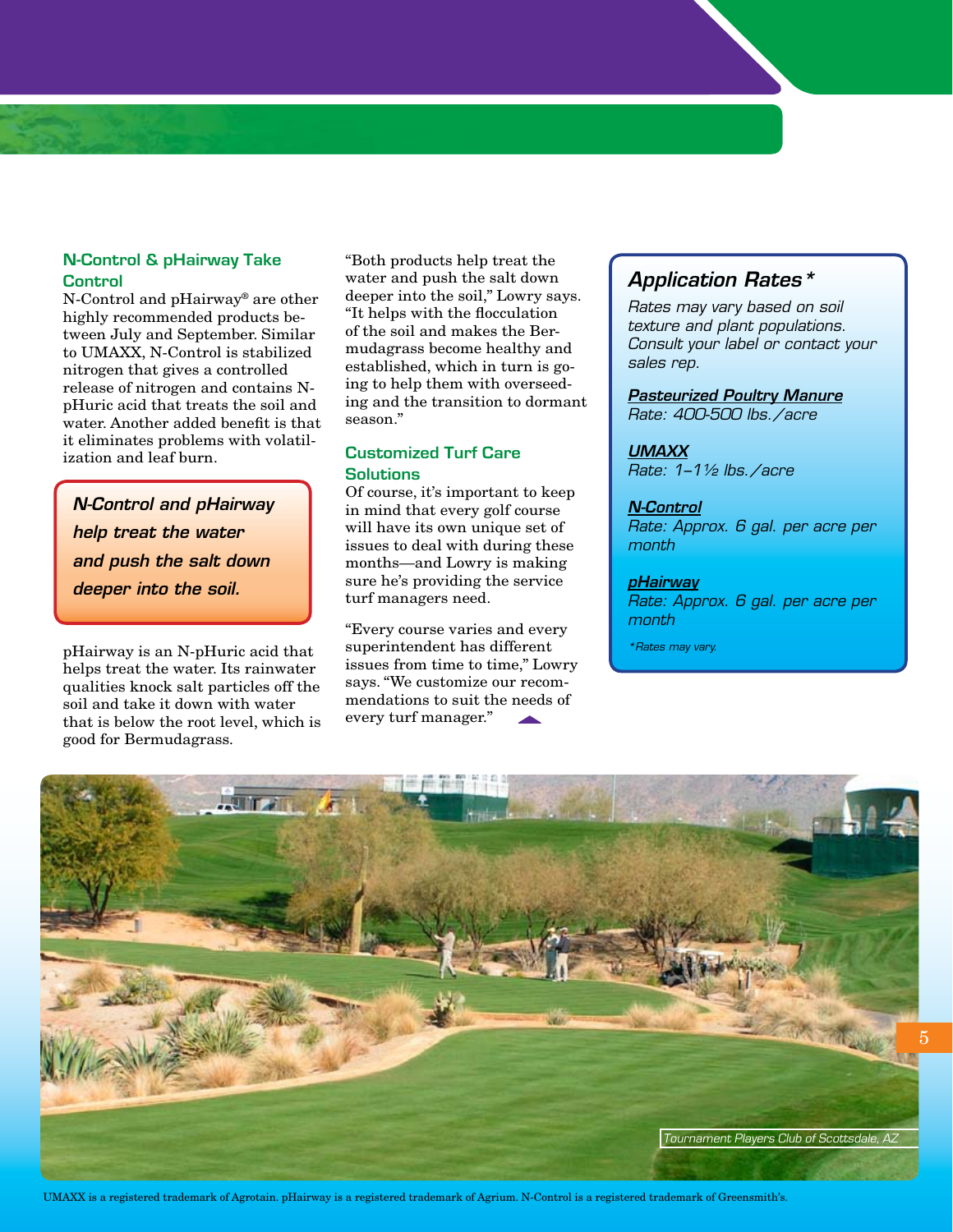# **GROWING SMARTER**

## **CUSTOMER SPOTLIGHT**

# **Bryan's Landscape Service Dedicated To Fertizona**

With loyalty comes longevity. That's the mark of one landscaping service in Phoenix, Arizona. For more than 10 years, Bryan's Landscape Service has been a loyal and satisfied customer of Fertizona.

"My experience with Fertizona has definitely been a positive one," says Bryan Riddle, owner of Bryan's Landscape Service.

#### **Maintaining Landscapes**

Located on 38th St. and Shea in north Phoenix, Bryan's Landscape Service has been in business since 1987. Riddle has about 15 employees working on nearly 180 residential clients in the Scottsdale/Paradise Valley area.

### *Turf Tip*

*Ask your Fertizona field rep for cool weather SmartBlends™ for turf.* 

"Most of my work consists of your regular landscape maintenance—planting, gravel work, lawn care, tree trimming, sprinkler repair and maintenance," says Riddle. "Basically, we handle anything and everything that has to do with residential landscaping. We take care of all of it."

#### **Quality Products**

Riddle uses several of Fertizona's products—and he has great confidence in them.



Bryan Riddle is the owner of Bryan's Landscape Service.

These include ammonium sulfate fertilizers, Poast® herbicide, MSMA herbicides, SedgeHammer® herbicide and Merit® insecticide. He adds that Merit is the best pesticide he's come across.

"All of the products I get from Fertizona have worked very well for me," Riddle says. "I've had no problems so far and I've gotten very good results with all of them."

Riddle strongly recommends Fertizona's fertilizers, especially agricultural acid. He says that not only are Fertizona fertilizers

#### *Bryan's Landscape Service At-A-Glance*

*Founded: 1987 Location: 38th St. & Shea Rd Employees: 15 Products: Ammonium sulfate*

*fertilizers, Poast herbicide, MSMA herbicides, SedgeHammer and Merit insecticide.*

effective, they also don't create a mess when applied. "Ever since I switched to the homogenous blend of fertilizer, we have not had any problems with staining walkways and pools."

#### **Quality Service**

Riddle says that Fertizona-Fennemore's field rep Larry Allison delivers superb service to his company.

"I'm not easy to deliver to—you need a key, an alarm code and you have to go through several steps just to deliver my products," says

Riddle. "But with Fertizona, I've never had any problems with getting the products I asked for. They always deliver them when they say they will."

Riddle adds that he has nothing but great things to say about Fertizona field reps.

"Fertizona has the best field reps that I've ever dealt with at any company," stresses Riddle.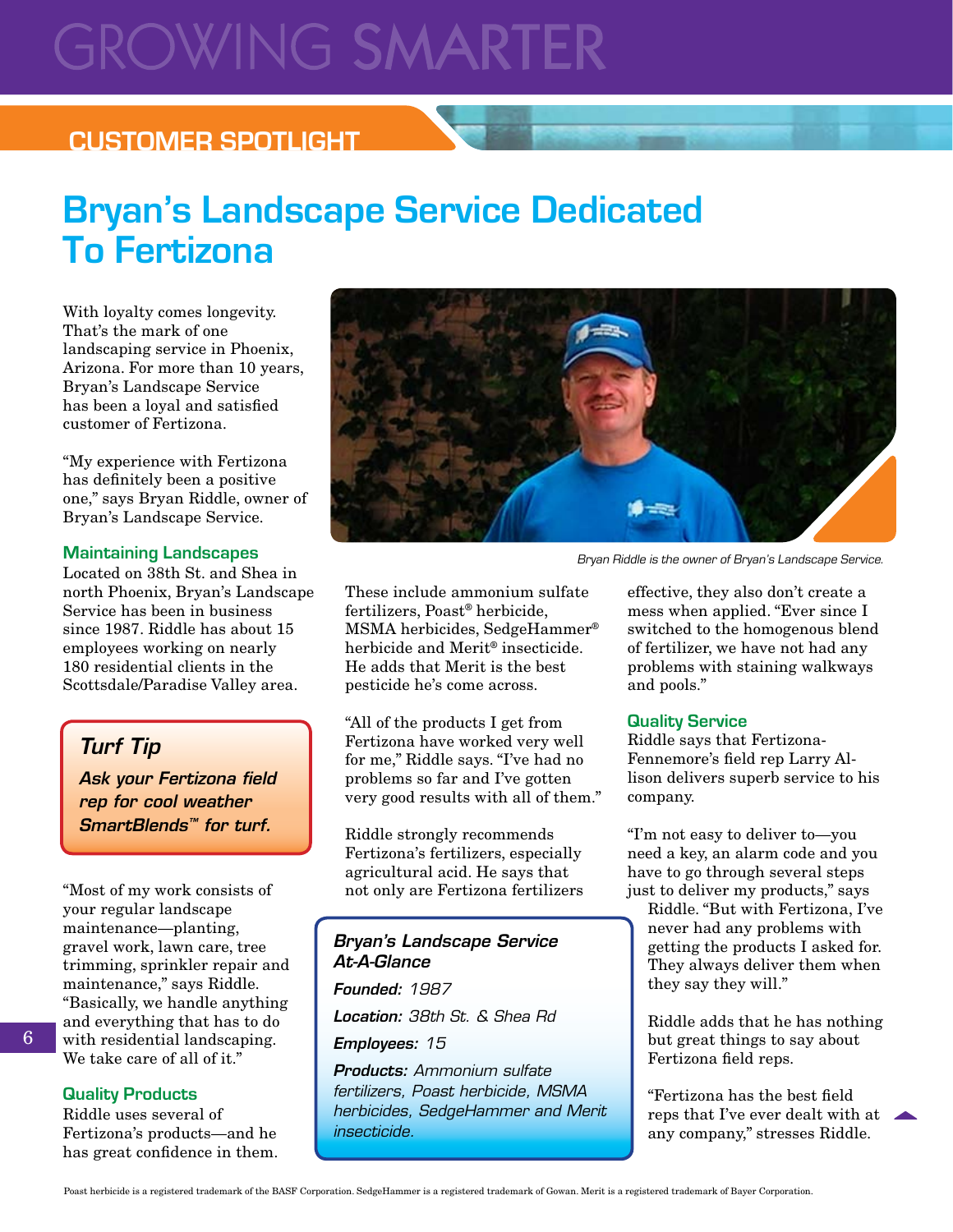### **Meet Your Rep**

# **Behind The Scenes, Diane Lazenby-Gray Works To Keep Growers Happy**

Sometimes it's the people behind the curtain who make everything work out. At Compton Ag Services, the reps you see out in the field aren't the only ones making sure you get the products you need. So while you may not see much of Diane Lazenby-Gray in the field, she's always working behind the scenes to make sure growers are successful.

#### **Emphasis On Customer Satisfaction**

"The number one thing about my job is making sure farmers get what they need to grow a successful crop," Diane says.

Born and raised in Blythe, California, Diane worked for the Dune Company before it was purchased by Compton Ag Services. Diane says, she enjoys the atmosphere at Compton Ag Services.

*"It's important that growers get utmost satisfaction from our services—from the moment they place an order all the way to invoice."*

"You're not just a number in a corporation here," Diane says. "I like the fact that Compton Ag is still a family-owned and family-run business."

#### **Making Sure Growers Get What They Need**

As operations manager, Diane takes orders from growers and dispatches delivery personnel

to the appropriate locations. Essentially, she makes sure growers receive the correct products on time. Diane is also responsible for purchasing orders of crop protection products, so she keeps a close eye on the supply and demand, which also means working closely with the company's inhouse PCA's.

"I go out to the yard to do the inventory for bulk fertilizers," Diane says. "For pesticides, I go to the warehouse and keep track of how much we have. It's important we don't run out of anything."

The Compton Ag Services location in Blythe is fully equipped with scales and certified weigh masters, which Diane works closely on with Wilma Fulmer, customer service assistant. They weigh trucks coming in and out, and after the fertilizers, pesticides and other products have been loaded, They check them again to ensure the correct goods are ready to go.

#### **Providing Solutions**

But when there's a minor glitch in the system, Diane says finding a solution becomes her top priority.

"I make sure our growers are getting the right amount of products, at the right location, at the right time," she says. "It's important that they get utmost satisfaction from our services—from the moment they place an order all the way to invoice."

When something goes wrong, Diane says that honesty and a cool head



Wilma Fulmer (L) and Diane Lazenby-Gray work together at Compton Ag Services, in Blythe, California.

are key. She says it's really just a matter of getting to the root of the problem.

"Whenever there's a problem, our staff gets to the bottom of it so we can fix it as soon as possible," she explains. "I ask them what we can do to make our services better."

In her spare time, Diane enjoys raising cattle, hunting, fishing and spending time by the river. Her son is 26 and her daughter is 24. She also has a grandson.

"I think one of the reasons I love my job as much as I do is because everyday I get to talk to the farmers that I grew up with," Diane says. "I know a lot of the farmers and enjoy talking to them very much."